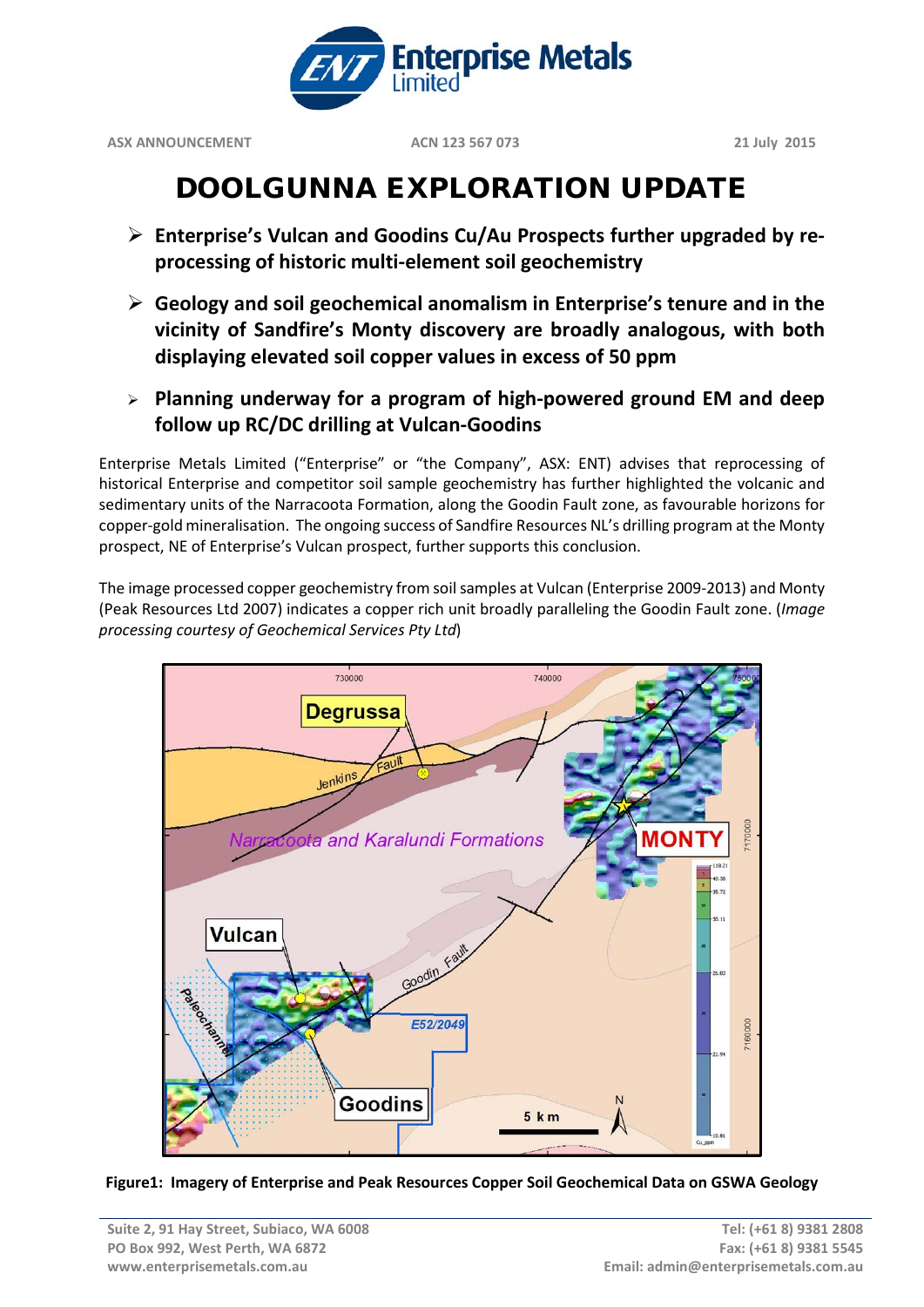#### **Peak Resources Limited Soil Sampling**

During 2007, Peak Resources Ltd ("Peak") collected in excess of 4,000 soil samples over its Doolgunna Project tenements initially on N-S lines 800m apart, with infill on lines 200m apart and sample spacing at 50m centres. Soil samples were collected by removing the top 10cm of soil and sieving the -2mm component. A 200-500 gram portion of the -200mm sample was then bagged and sealed and sent to ALS Chemex in Perth for analysis for Au, Ag, As, Ba, Bi, Ca, Cd, Co, Cr, Cu, Fe, Hg, Mg, Mn, Mo, Ni, P, Pb, S, Sb, Sn, Zn, U, V, W. (Nielsen, K. 2008\*) A portion of these samples, from Peak's Exploration Licence 52/1650, were collected over the currently reported position of the Monty Prospect.

## **Enterprise Metals Ltd Soil Sampling and Exploration**

Between 2009-2013, Enterprise Metals Ltd collected 1,469 soil samples from the Vulcan prospect area, initially on a 1km x 1km grid, and then on a 200m x 200m grid spacing and then selectively on 100m x 100m grid spacing.

A discrete and co-incident copper (max 167ppm), silver (max 350ppb), arsenic (max 57ppm), tin (max 4.6ppm), gold (max 30ppb) and tellurium (max 510ppb) anomaly was identified over an area of approximately  $2km^2$  within the Narracoota Formation volcanics where it abuts the Goodin Fault, immediately NE of the Doolgunna Homestead. Prospectors also reported finding gold nuggets within the area of this geochemical anomaly.

Enterprise's follow up program consisted of a helicopter borne VTEM survey, an IP survey, 8 north - south oriented 1km spaced aircore drillhole traverses over what became the greater Vulcan prospect, with subsequent infill aircore drillholes and several RC drill holes. ASX releases pertaining to this work were reported under JORC 2004 guidelines and are tabulated overleaf.

The soil geochemical anomalism in Enterprise's tenure is directly analogous to, and approximately the same order as the soil geochemical anomalism in the vicinity of the Monty discovery, with both prospect areas displaying elevated copper values in excess of 50 ppm.

Several highly anomalous gold and copper drillhole intersections at Vulcan and along the Goodin Fault zone ("Goodins") have now assumed greater importance, and warrant follow up with ground EM surveys, further aircore and deeper RC and diamond drilling.



**Figure 2: Vulcan & Goodins, Anomalous Au and Cu Drilling Results over 1st VD Magnetic Image**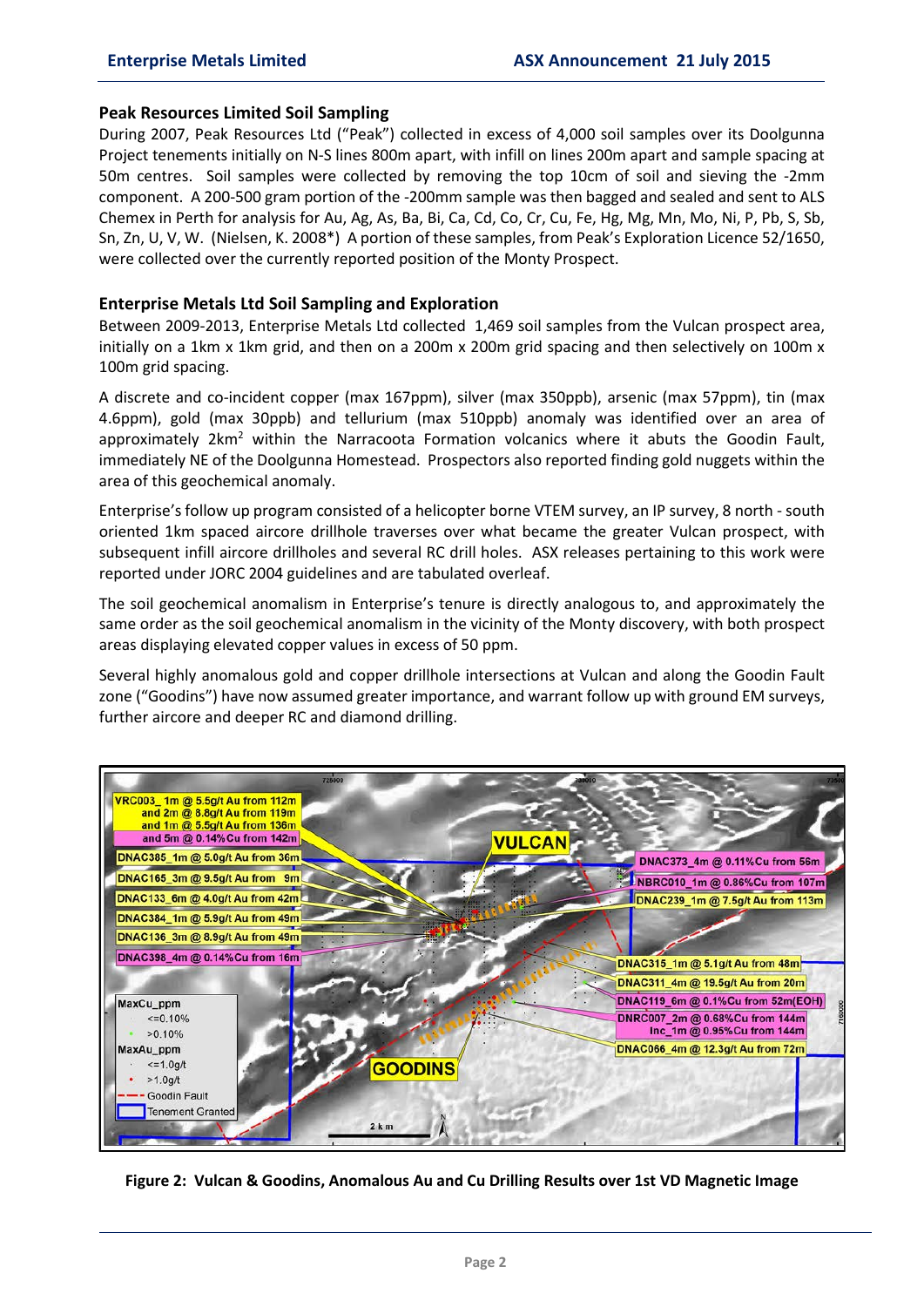## **Planned Work**

Enterprise is planning a program of high powered Moving Loop EM (MLEM) surveys to cover the area of anomalous soil, and shallow drilling results in the vicinity of the Vulcan- Goodins prospects.

It is anticipated that the MLEM surveys will be able to see conductors down to a depth of approximately 250m\*\*, which is more than twice as deep as most of the aircore and RC drill holes to date. It is expected that the MLEM surveys will be followed up by some additional aircore drilling and deep RC/diamond drill core holes.

**\*\*Note:** *Depth estimates of EM survey resolution are indicative only as the depth penetration of surface (ground) EM surveying is a function of the EM survey parameters and critically the conductivity structure of surficial weathered and cover rocks, and also the underlying non-weathered rocks including sulphidebearing minerals and their concentration.*

9M Ryon

**Dermot Ryan Managing Director**

#### **\*References**

Nielson, K. 2008, Doolgunna Project Annual Report on Exploration 1st March 2007 to 28th February 2008, E52/1650, E52/1661 & E52/1838. Peak Resources Ltd Report to Department of Mines and Petroleum. WAMEX Open File No. A078498.

#### *Competent Persons statement*

*The information in this report that relates to Exploration Results and Mineral Resources is based on information compiled by Mr Dermot Ryan, who is a full time employee of geological consultancy Xserv Pty Ltd and is employed as the Managing Director of Enterprise Metals Ltd. Mr Ryan is a Fellow of the Australasian Institute of Mining & Metallurgy, a Fellow of the Australian Institute of Geoscientists and has sufficient experience of relevance to the styles of mineralisation and the types of deposits under consideration, and to the activities undertaken, to qualify as a Competent Person as defined in the 2012 Edition of the Joint Ore Reserves Committee (JORC) Australasian Code for Reporting of Exploration Results, Mineral Resources and Ore Reserves. Mr Ryan consents to the inclusion in this report of the matters based on information in the form and context in which it appears.*

*Exploration results referred to in this Release were previously reported to the ASX by the Company and Mr Ryan as the Competent Person under the 2004 Edition of the Joint Ore Reserves Committee (JORC) Australasian Code for Reporting of Exploration Results, Mineral Resources and Ore Reserves. Refer Table overleaf for list of relevant Releases.*

*Apart from the information released by Sandfire Resources NL about the recent discovery of massive copper sulphides at their Monty prospect, Mr Ryan and Enterprise Metals Limited confirm that they are not aware of any new information or data that materially affects the information included in the relevant previous Enterprise Metals Limited market announcements.*